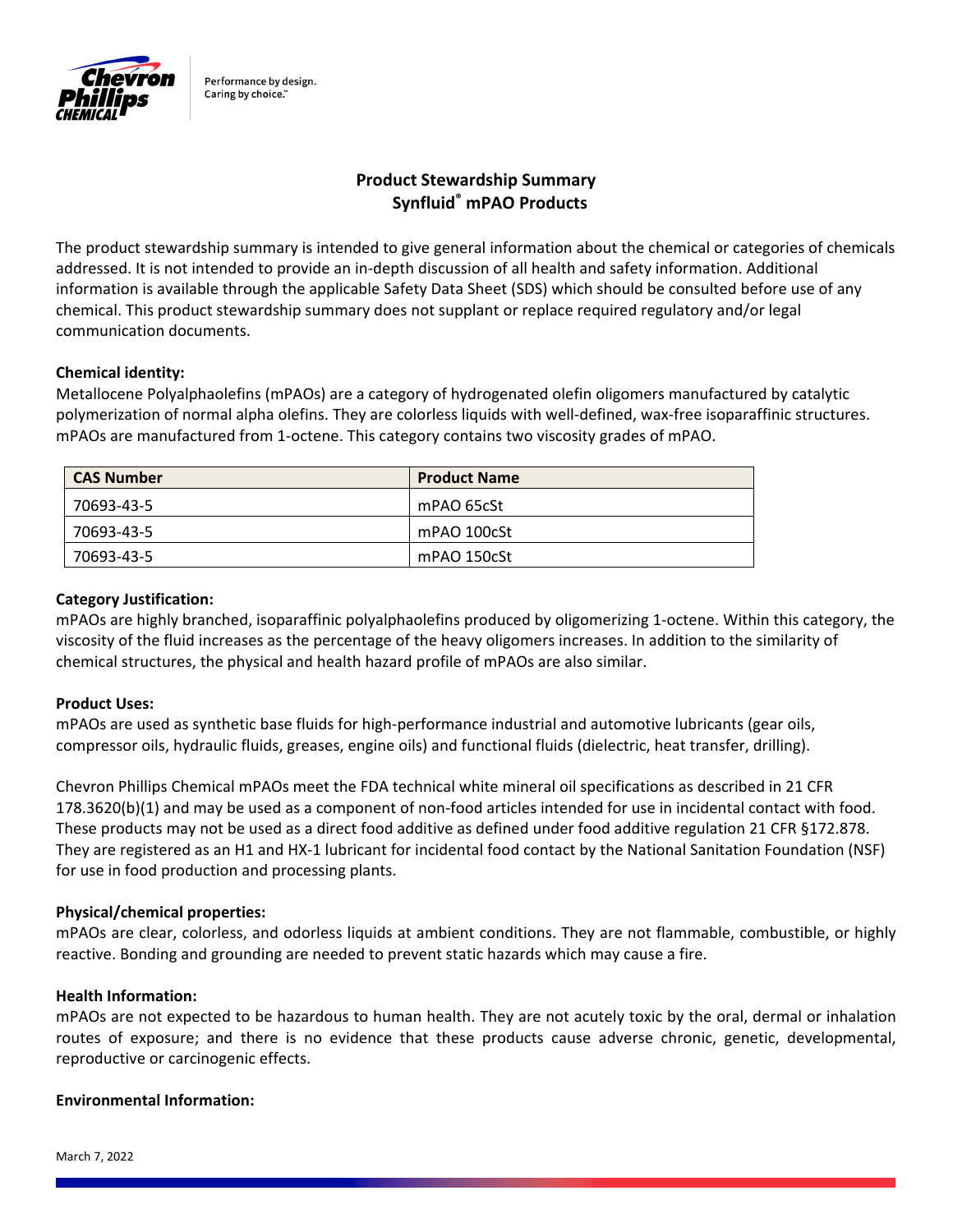

Performance by design. Caring by choice."

mPAOs are not expected to be hazardous to the environment. These products are not harmful to aquatic organisms and are not expected to be harmful to terrestrial mammals or to bioaccumulate. mPAOs are not considered to be readily biodegradable. The most likely sources of potential environmental exposures are accidental spills.

#### **Exposure Potential:**

The most likely routes of exposure to mPAOs are eye and skin contact.

- *Workplace use:* This refers to potential exposure to mPAOs to persons in a manufacturing facility or through various industrial applications. Potentially exposed populations include (1) workers who manufacture this material and blend it into finished oils; (2) quality assurance workers who sample and analyze the product to ensure it meets specifications; (3) workers involved in the transfer and transport of this material or finished oils that contain it; and (4) mechanics who may come into contact with both fresh and used oils while working on equipment. The most likely routes of exposure to mPAOs are eye and skin contact. Manufacturing, quality assurance, and transportation workers will likely have access to engineering controls and should wear personal protective equipment to eliminate exposure, as should mechanics.
- *Consumer use:* Depending on the specific products being used and the conditions they are used under, this category of exposure is highly variable. Consumers who periodically add oil to crankcases or change their own oil may be exposed to mPAOs. The most likely routes of exposure are eye and skin contact. Consumers should wear personal protective equipment to eliminate exposure.
- *Potential environmental release:* There may be some potential for exposure to the environment from an accidental release of the mPAOs due to transportation by rail, tank car and ship, however, risk of exposure due to release is believed to be very low. Chevron Phillips Chemical Company LP is committed to operating in an environmentally responsible manner and has adopted the American Chemistry Council's Responsible Care® initiative.

#### **Risk Management:**

Chevron Phillips Chemical Company LP is committed to product stewardship and doing business responsibly. We endeavor to provide sufficient information for the safe use and handling of all our products. We make product information available to all of our customers, distributors, and carriers of mPAOs which contain detail about the properties of the product. To that end, a Safety Data Sheet and a certificate of analysis accompany each shipment from our manufacturing plant.

Before using these products, the user is advised and cautioned to make its own determination and assessment of the safety and suitability of the product for the specific use in question. It is the ultimate responsibility of the user to ensure suitability for use and determine if this information is applicable to the user's specific application. Chevron Phillips Chemical does not make, and expressly disclaims, all warranties, including warranties of merchantability or fitness for a particular purpose, regardless of whether oral or written, express or implied, or allegedly arising from any usage of any trade or from any course of dealing in connection with the use of the information contained herein or any product itself. The user expressly assumes all risk and liability, whether based in contract, tort or otherwise, in connection with the use of the information contained herein or any product itself.

#### **Regulatory Information:**